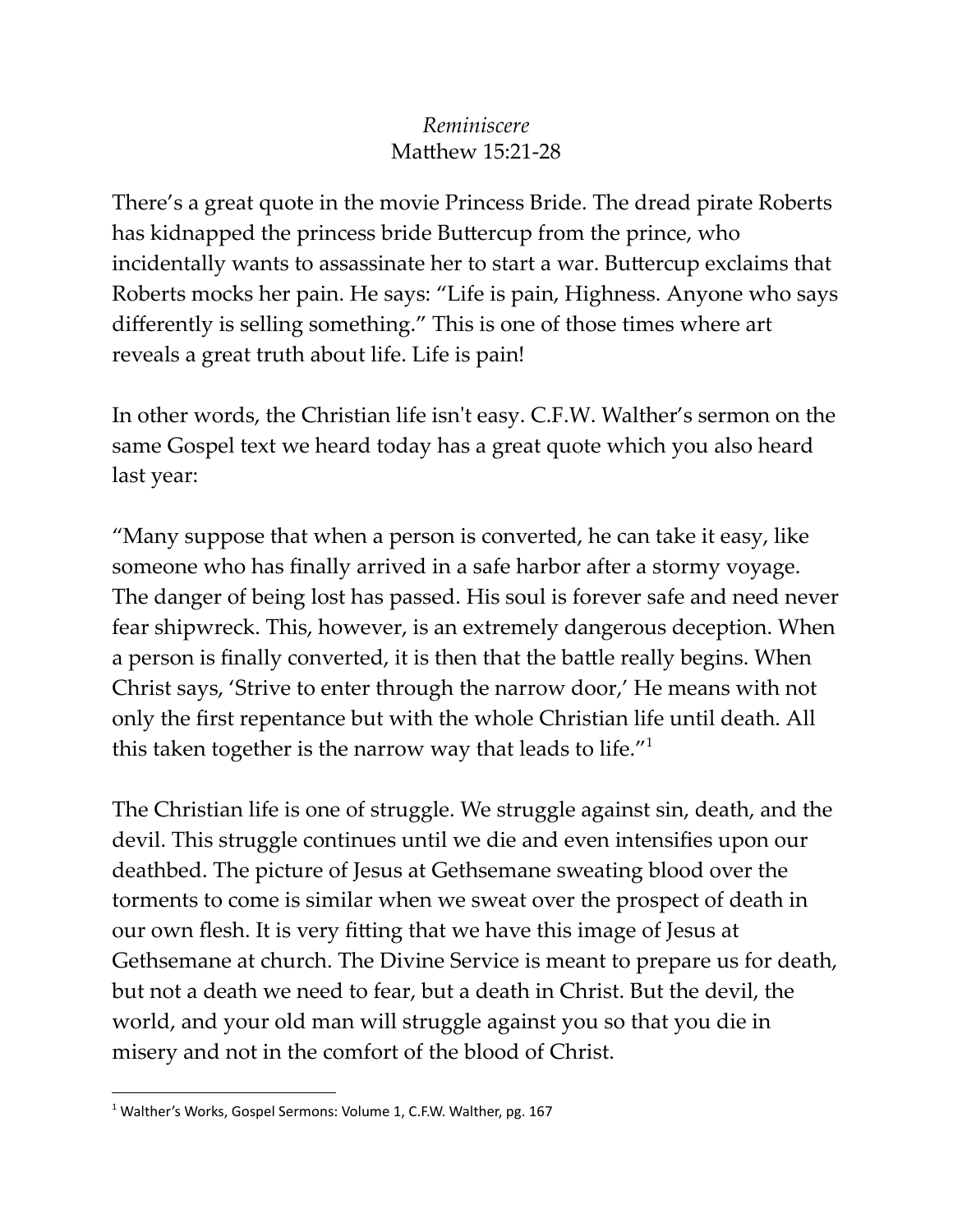We expect these struggles. Or we should. Often we try to distract ourselves with diversions or pleasures, but at some point, death will not allow you to be diverted. And you must learn to be like the Canaanite woman and catch Jesus in His words. You see we also struggle with God. Just like the Jacob in our Old Testament reading or just like the Canaanite woman in our Gospel text today. Jacob wrestled with God physically and the Canaanite woman wrestled with God verbally.

The Canaanite woman has heard about Jesus. She is a Gentile, and worse a Canaanite, yet she has heard about the Messiah and expects Him to come. When she hears that Jesus is near she comes and cries out: "Have mercy on me, O Lord, Son of David; my daughter is severely oppressed by a demon." (v. 22)

And Jesus ignores her.

Can you imagine how infuriating this would be? I can't think of a meaner way to totally dismiss someone. It's aggravating if someone doesn't hear you, but if someone ignores you on purpose! Jesus treats this woman as if she doesn't exist!

But the Canaanite woman seems to cry out all the more because Jesus' disciples beg Jesus to do something about the woman. Jesus responds with "I was sent only to the lost sheep of the house of Israel."  $(v. 24)$ 

It's not as bad as we thought. It's worse. Not only is Jesus refusing to acknowledge the woman, but now He makes it clear that He's not there to help her! The Israelites He's taking a break from by coming into the district of Tyre and Sidon have a right to expect something from Jesus. He's their Messiah and God, after all. But who is this Canaanite? Apparently no one Jesus is willing to help! Can you imagine how crushing this would be? Any human rejection we might have experienced looks like nothing when rejection appears to come from God Himself!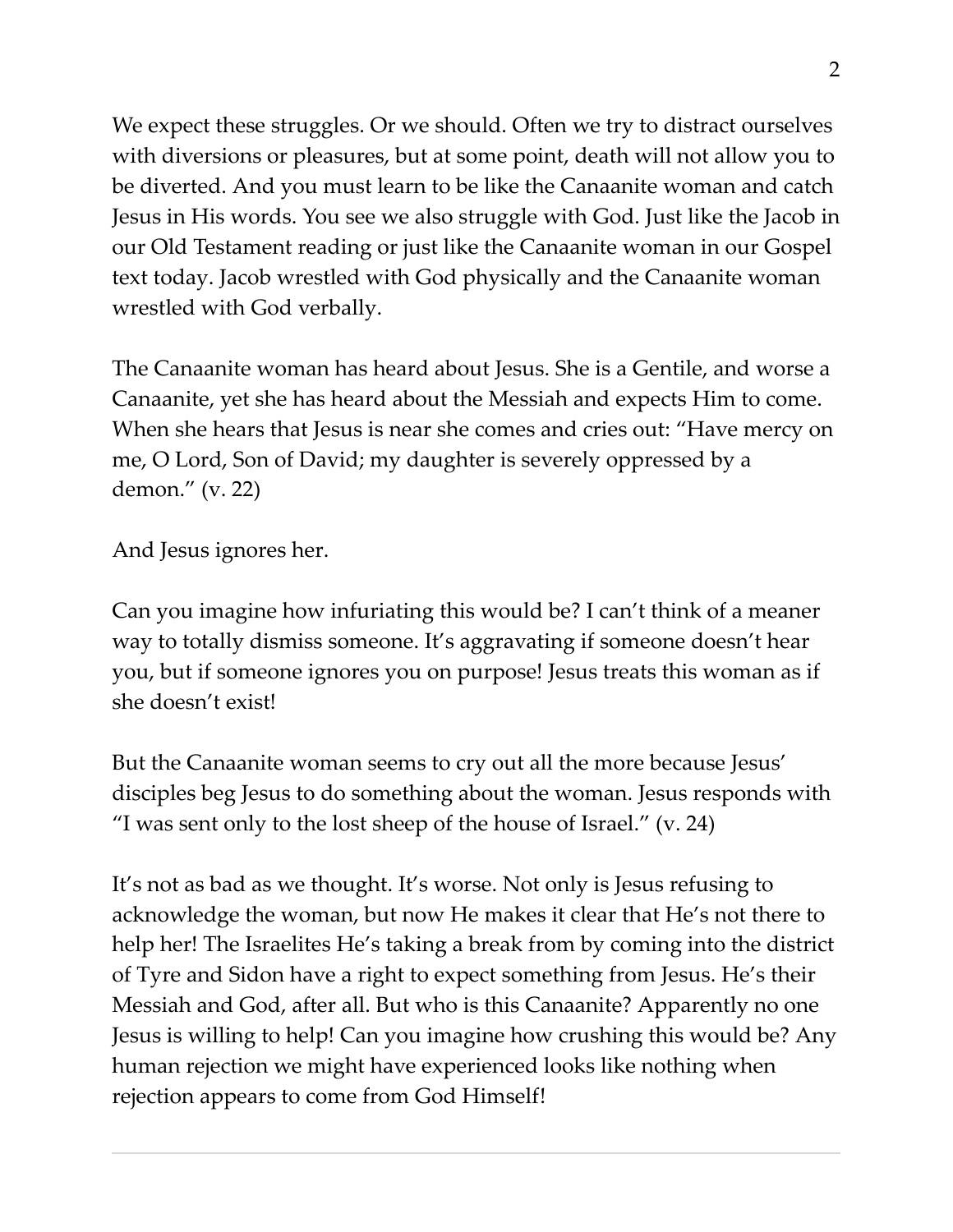But the Samaritan woman is not deterred by Jesus' words. She falls down prostrate in front of Jesus and says, "help me!" (v. 25) She's completely broken down. She's completely humiliated. The only thing she can imagine is "help me!"

And what does Jesus do? He responds by calling her a dog: "It is not right to take the children's bread and throw it to the dogs." (v. 26) And you would think it couldn't get worse but Jesus increases her pain. He simply calls her a dog!

The woman struggles with Jesus like Jacob did or like Job did. Man struggling with God is nothing new. God struggled with Jacob to make him firm in the promises that God had given him. God struggled with Job to test him and show his faith was genuine. Remember that the devil is God's devil. He's on a leash. He can only do what God permits him to do. Thankfully, God puts bounds on evil in the world or we would all be doomed.

At some point in your life or even many times, you will struggle with God.

It may be a period of validation or testing. Or it could be for other reasons.

For instance, drowning the old man in the waters of baptism is not optional. There's no taking it easy as a Christian. There's no safe harbor this side of glory. That's where we are destined in the end, but it's at the end and not right now. Drowning the old man is not easy. Examining yourself against the ten commandments can be really painful. Do any of us like to be humiliated? Yet God will not allow us to forego drowning the old man. If we refuse to examine ourselves, God will struggle with us because He loves us and doesn't want us trapped in our sin.

Or it could be a cross God has put into your life. Jesus promises us persecution and a cross.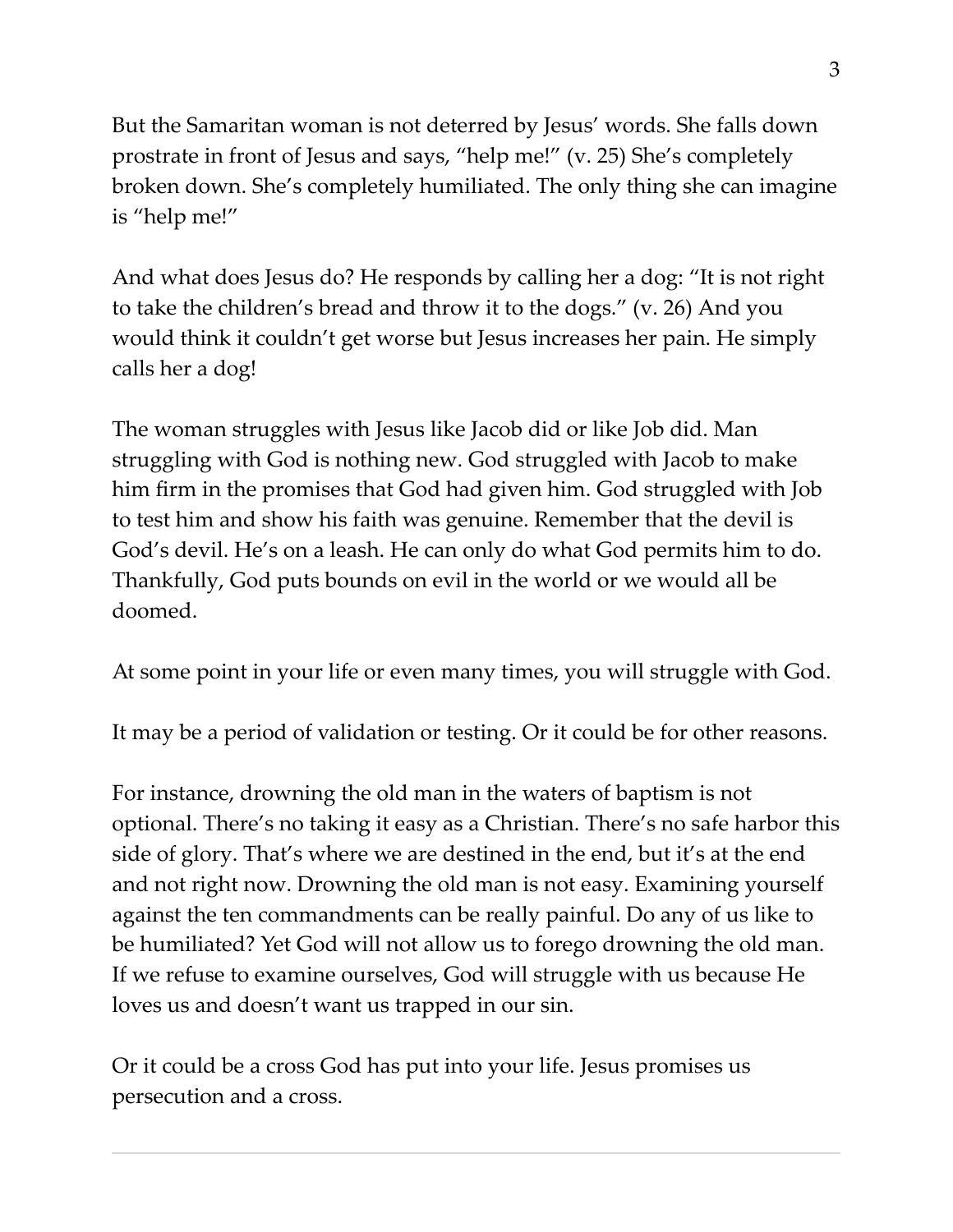Yet we never seem happy when God puts a cross on us. God tells us that He does this so that we are conformed to the image of His Son. (Rom 8:29) The way of Jesus is the way of the cross. We shouldn't be surprised when God gives us crosses to bear.

Or it could be that you invite demons into your lives. Demons are real and scary. As baptized Christians, they have no authority over you unless you invite them in. You invite them in by sinning. We seem far too comfortable playing around with sin. We partake of pornography or violence or gossip or some other kind of shame or vice. And we expect to remain unscathed. God is not mocked. You reap what you sow.

Whatever the reason, you find yourself in a position where it seems like God is ignoring you. It may seem like Jesus doesn't hear you, or Jesus doesn't care about you. Or it may even seem like Jesus calls you a dog! It seemed like that for the Canaanite woman, but she persists: "Yes, Lord, yet even the dogs eat the crumbs that fall from their masters' table." (v. 27)

She catches Jesus in His words according to Luther and Walther. She isn't trying to take the children's bread. She only wants the scraps that fall from the table. She knows that a scrap is enough.

And Jesus marvels at her faith: "O woman, great is your faith!"

This Canaanite woman is indeed a great example of faith.

She persists even when Jesus seems to ignore her. She knows that Jesus is the only one who can help her. He's the only one who can help any of us. Jesus caused quite a stir in John 6 when He said that we must eat His body and drink His blood. Many of His disciples left Him. It gets so bad, Jesus even asks His apostles if they want to go. Peter's response is perfect: "Lord, to whom shall we go? You have the words of eternal life!" (Jn 6:68)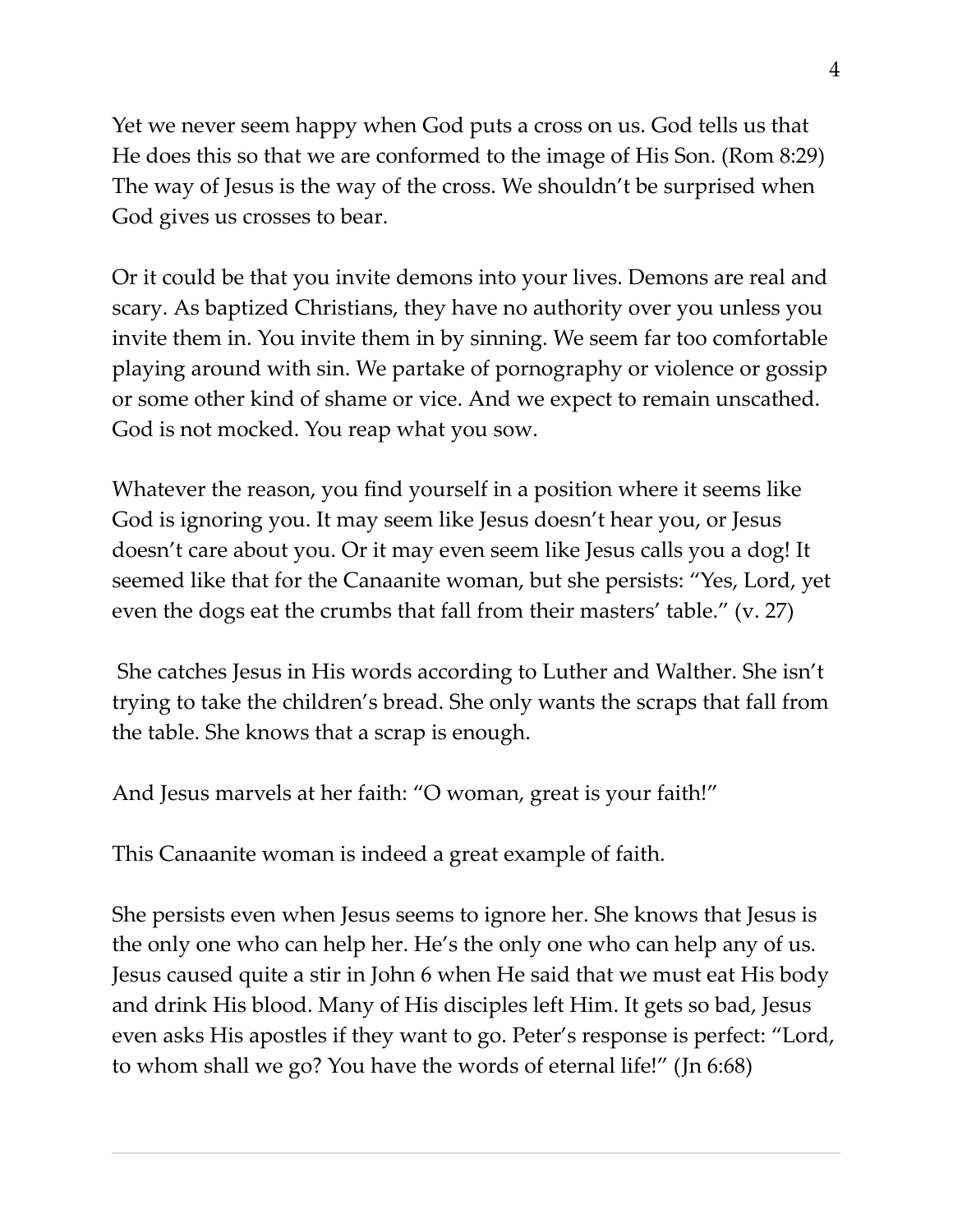So, we go to Jesus for salvation. But Jesus isn't walking around Jerusalem and Galilee and Samaria today. He promises to be in His preached Word and in His Holy Sacraments of Baptism and the Lord's Supper. If we look for Him in other places, we will not find him there. But He promises to be there "for us" in His Word and Sacraments.

The Canaanite woman persists even when Jesus implies she is not of the household of faith. She knows that Jesus can make children of Abraham out of rocks. Jesus must come and fulfill all the promises made to the Jews. Only after He finishes His work does He gives us the so-called great commission: "All authority in heaven and on earth has been given to me. Go therefore and make disciples of <u>all nations</u>..." (Mt 28:19) God promised salvation to the nations beforehand in the Old Testament, but it was always through the house of Israel. Now the church is the house of Israel. Now the bride of Christ isn't only the children of Israel, but it is composed of all nations in the church. (Rev 7:9) All of us who put our trust in Jesus are children of Abraham! You are His chosen people!

The Canaanite woman persists even when Jesus calls her a dog. In a way all of us must be comfortable with Jesus calling us dogs. Dogs in the ancient world weren't pets. They didn't see dogs in the affectionate way that many of us see our pets. You must know that you're a dog, that is, you're full of sin:

"For from within, out of the heart of man, come evil thoughts, sexual immorality, theft, murder, adultery, coveting, wickedness, deceit, sensuality, envy, slander, pride, foolishness. All these evil things come from within, and they defile a person." (Mk 7:21-23)

Jesus also says, "Those who are well have no need of a physician, but those who are sick. I came not to call the righteous, but sinners." (Mk 2:17)